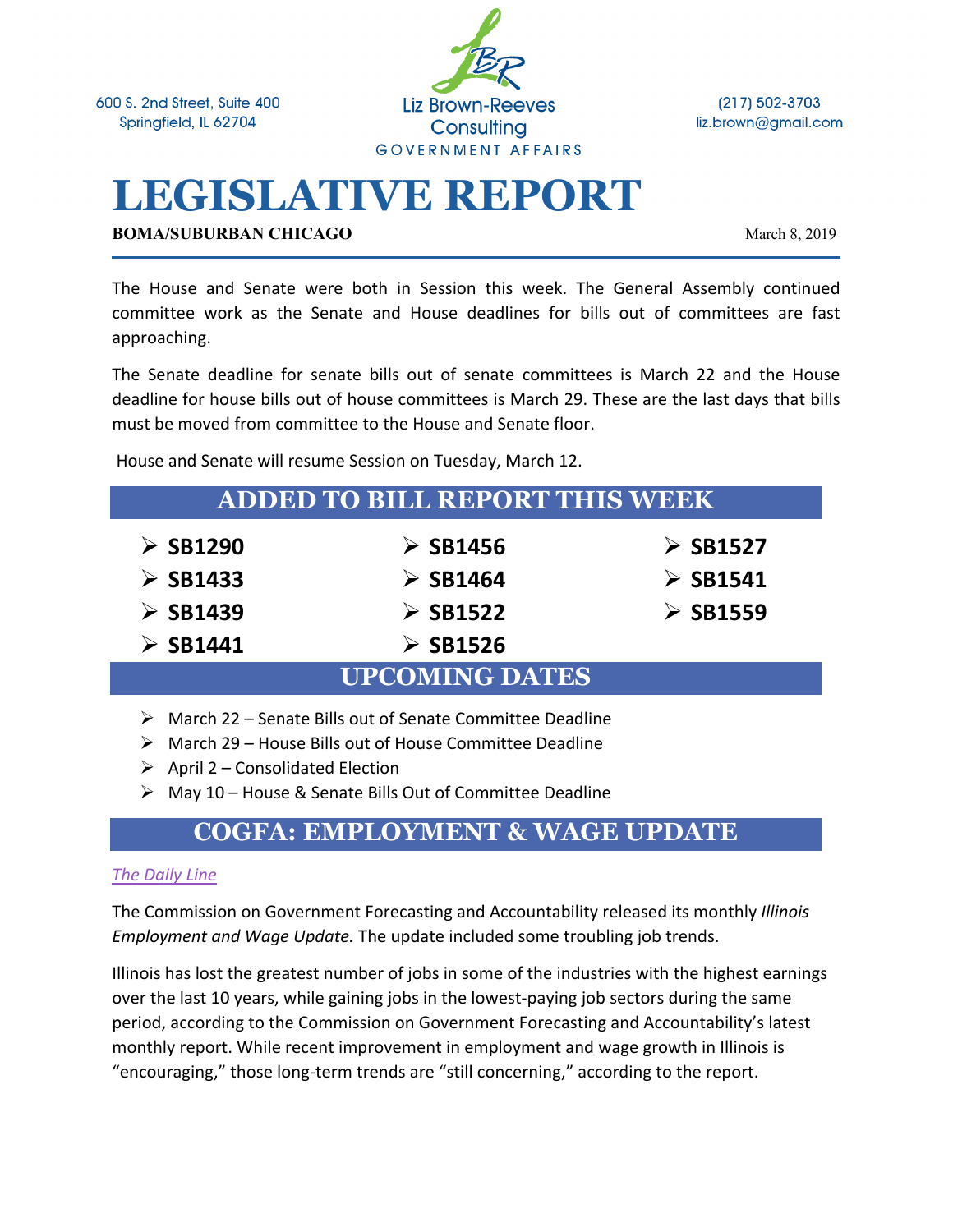The industry with the highest weekly earnings  $-$  construction  $-$  is also the industry that lost the most jobs in Illinois during the last decade, according to the report. Workers in the construction industry earn an average of \$1,424 per week, according to data from the federal Bureau of Labor Statistics, but jobs in the construction industry have decreased by 12.4 percent in Illinois since 2008. Similarly, jobs in the broad category of information, which earn an average of \$1,335 per week, have decreased by 18.2 percent in Illinois since 2008.

During that same decade, industries like education and health services have been seen the biggest improvement in number of jobs  $-$  up 16.2 percent since 2008  $-$  but that industry is among the lowest-paid in Illinois, earning an average of \$814 per week. Jobs in the leisure and hospitality subsector have also seen a boom, but those are the lowest-paying jobs in Illinois, with an average weekly pay of \$405, according to Bureau of Labor statistics. COGFA also points out that Illinois' largest subsection, jobs classified as trade, transportation and utilities which employed over 1.2 million Illinoisans in 2018 and made up 20 percent of jobs in Illinois, "also has one of the lowest average weekly earnings totals in the state" — with average weekly earnings of \$857.

However, recent trends are encouraging, like a 2.7 percent increase in construction — the state's highest-paying industry, according to the report. Similarly, jobs under the umbrella of financial activities — another high-paying sector — increased by 2.1 percent during the last year after being essentially flat since 2008. "Time will tell if this recent growth in these higher paying jobs is the beginning of a long-term positive trend or just a temporary blip in an overall disappointing decade of employment activity in Illinois," according to the report.

### **GOV. PRITZKER RELEASES DETAILS OF GRADUATED TAX PLAN**

#### *State Journal-Register*

A graduated income tax plan would raise taxes on those earning more than \$250,000 a year while cutting taxes for the 97 percent of Illinoisans who earn less than that, the Pritzker administration said Thursday.

Gov. J.B. Pritzker also said he plan will provide more property tax relief for taxpayers and create a new \$100-per-child tax credit as part of his package to have people with the state's highest incomes pay more while providing cuts to a majority of residents.

But finally releasing details of his graduated income tax proposal did nothing to change the minds of Republican lawmakers, business interests and others who are adamantly opposed to a graduated tax.

"We can't trust Springfield politicians with a blank check," said Greg Baise, chairman of the dark money group Ideas Illinois, which opposes the tax. "Today's proposal is just a massive jobs tax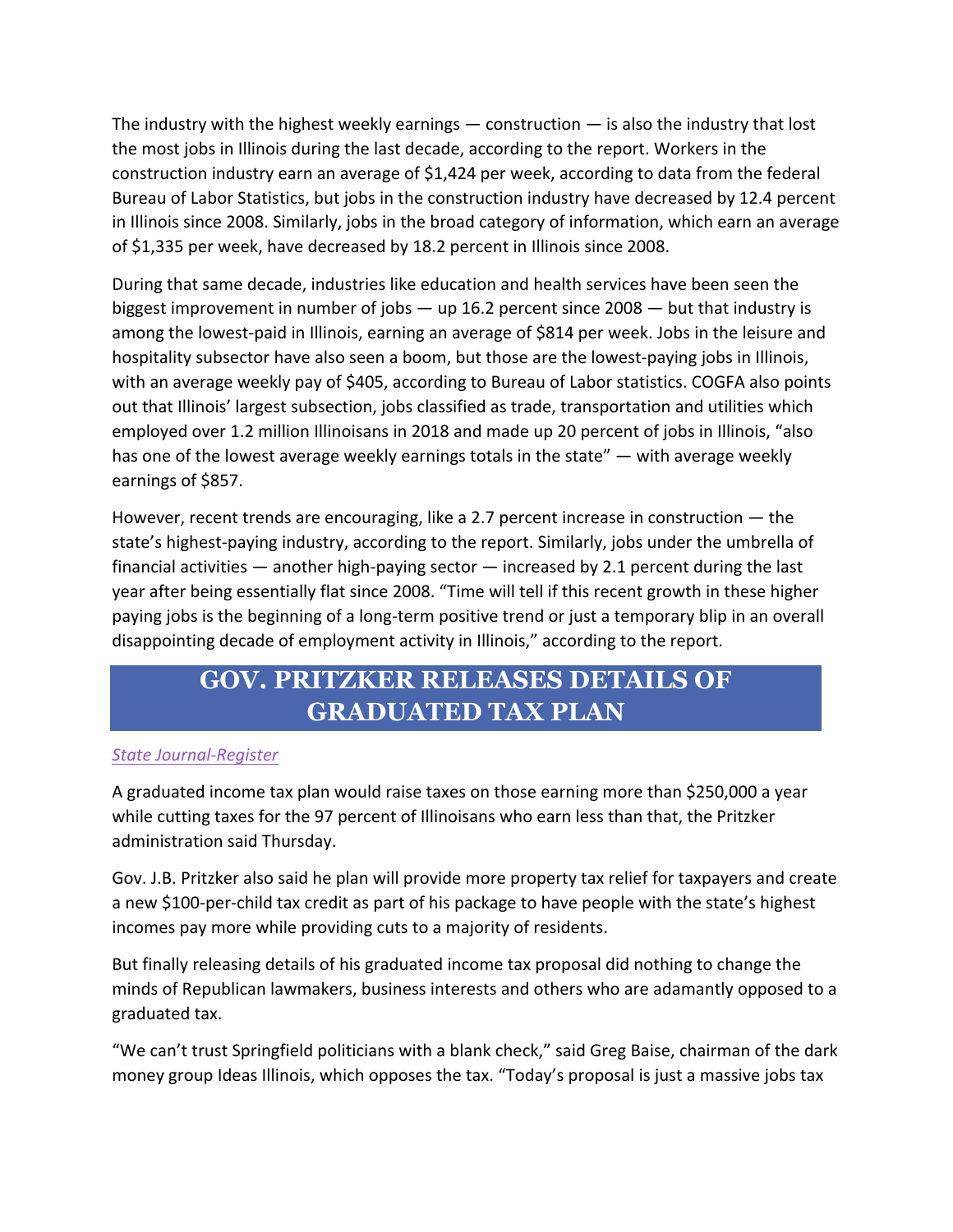on Illinois families and will destroy the Illinois economy and further accelerate people fleeing from the state."

"They couldn't be more wrong," said Pritzker at a Thursday news conference to discuss the plan. "They ignore the fact people and businesses are fleeing our state with our current regressive tax system."

Although Pritzker touted the fact his plan will give 97 percent of Illinois taxpayers a cut, he said that wasn't the most important part of the plan.

"The most important thing we are accomplishing is stabilizing the finances of the state," Pritzker said.

The plan will raise \$3.4 billion, Pritzker said. It will provide revenue to "eliminate the budget deficit, balance future budgets and reduce the pension liability."

#### **Tax rates under Pritzker's plan**

Brackets that would be in effect under Pritzker's graduated tax plan. Currently the individual rate for all income levels is 4.95 percent.

Income marginal rates

Up to \$10,000 4.75 percent

\$10,001 to \$100,000 4.90 percent

\$100,001 to \$250,000 4.95 percent

\$250,001 to \$500,000 7.75 percent

\$500,001 to \$1 million 7.85 percent

For incomes over \$1 million, the rate that applies to the entire amount is 7.95 percent.

The corporate rate would be a single rate of 7.95 percent.

Most people see a tax cut  $-$  even if it will be small in many cases  $-$  because income will be taxed at marginal rates. For example, for someone earning \$200,000 a year, the first \$10,000 of income would be taxed at a rate of 4.75 percent (currently it is taxed at 4.95 percent). The rate would be 4.90 percent on the next \$90,000, and then the person would pay 4.95 percent on the remaining \$100,000.

That system applies to incomes that do not exceed \$1 million. Residents who earn more than \$1 million a year, will pay a single rate, 7.95 percent, on their entire income.

Pritzker's plan also calls for a \$100-per-child tax credit for single filers earning less than \$80,000 and joint filers earning under \$100,000. For both groups, the credit starts phasing out with higher incomes.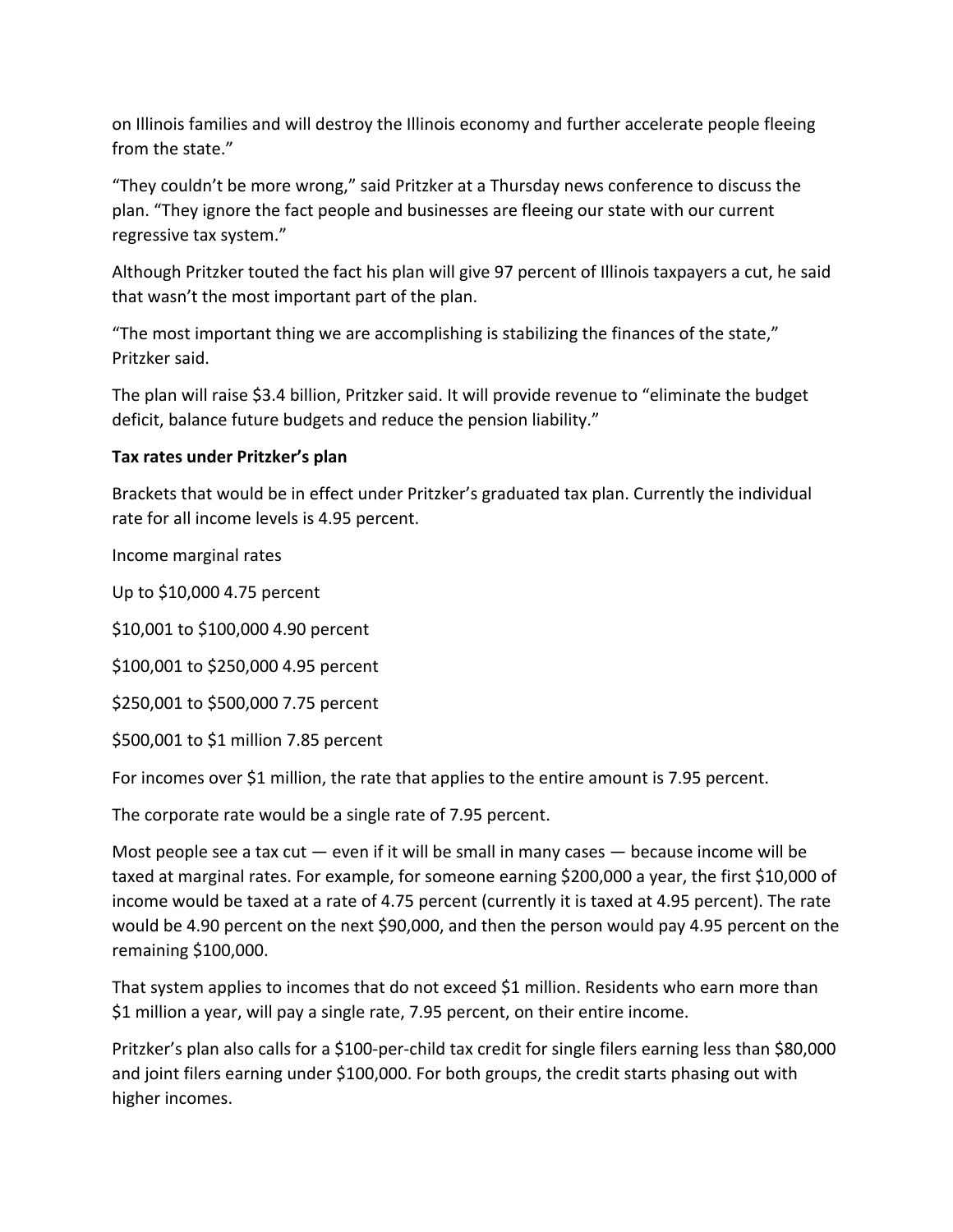The plan also calls for a 20 percent increase in the money available for a property tax credit for income tax filers. The available money will move from \$500 million to \$600 million.

Pritzker said he will negotiate with lawmakers from both parties on details. He said it doesn't matter if people disagree with his plan, but "they must disagree in good faith with a specific counter proposal. They must say specifically what they support that will address the \$3.2 billion budget deficit, pay down \$15 billion in debt from unpaid bills and protect working families."

The governor acknowledged there was universal opposition to the idea from Republicans before the plan was unveiled, but now "the revelation of what this plan might look like will give them an opportunity to reconsider."

"The House Republican Caucus stands united in opposition to a \$3.4 billion tax increase on Illinois families and businesses," House Republican Leader Jim Durkin said in a statement.

Senate Republicans also said they are opposed to the plan "without guaranteed protections for middle class families."

Pritzker has said he wants lawmakers to vote this spring to put an amendment on the 2020 general election ballot asking voters if they want to move Illinois from a flat income tax to a graduated tax where higher earners pay more.

### **STATEWIDE BAG TAX ADVANCES OUT OF SENATE COMMITTEE**

#### *Chicago Sun-Times*

A bill levying a 7-cent tax on plastic and paper shopping bags advanced out of the state Senate's revenue committee Wednesday with its sponsor promising to bring an amended proposal back to the committee in the coming weeks.

There was unanimous approval to advance the bag tax, Senate Bill 1240, from five Democrats and two Republicans present at the committee.

The bill's sponsor, state Sen. Terry Link, a Waukegan Democrat, said the legislation would be amended after negotiations with Democratic Gov. J.B. Pritzker's office.

Pritzker's proposed budget includes \$20 million in anticipated revenue from the tax.

Link's bill in its current form levies a 7-cent tax, with 2 cents being kept by the retailer to cover the costs of implementing the tax.

The other 5 cents would be collected by the state, with 2 cents going directly to the general revenue fund and another 3 cents deposited in the Checkout Bag Tax fund, which would fund solid waste management programs in the counties in which the tax was collected.